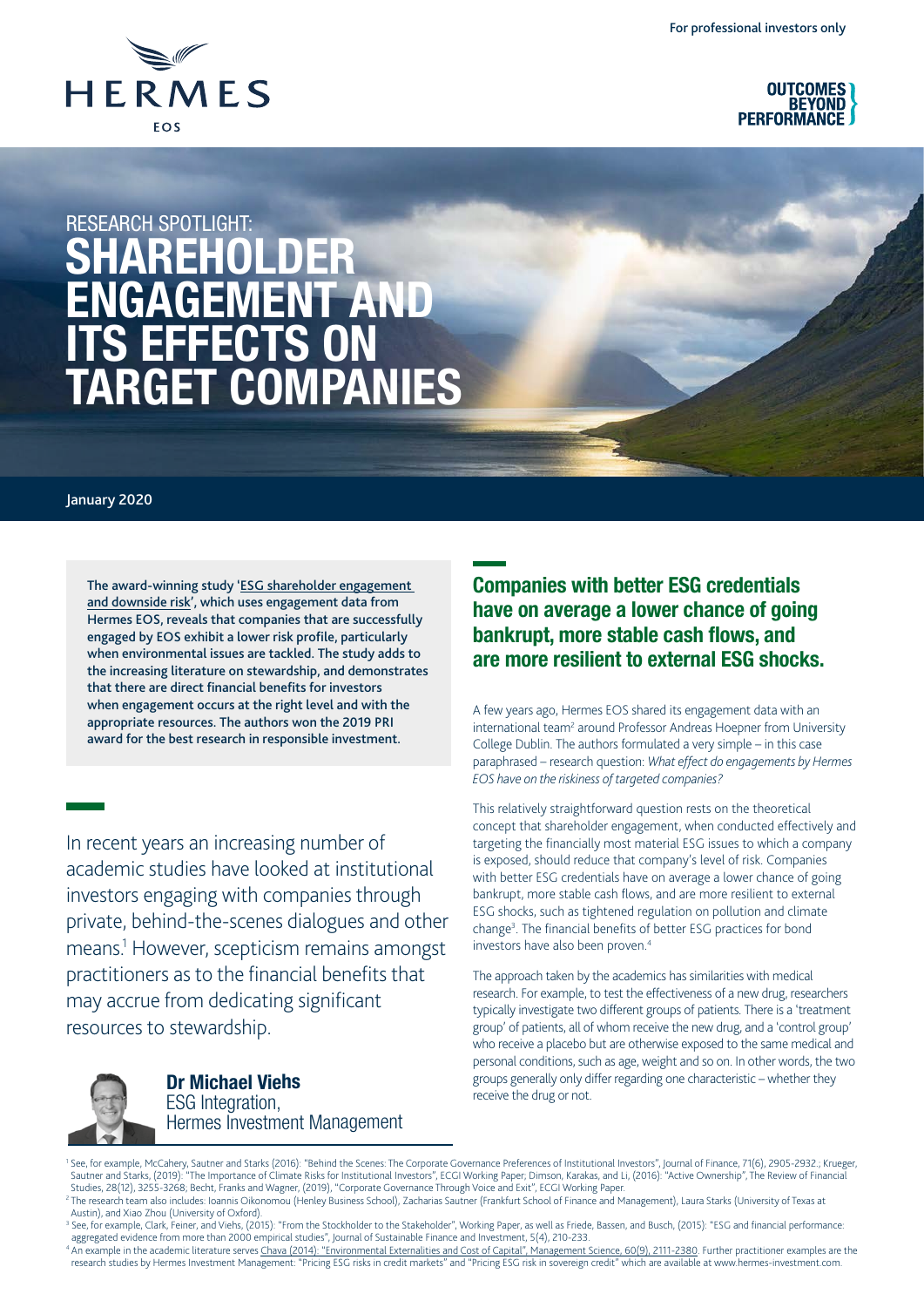# A constructive dialogue with companies at a senior level is most effective in promoting change and financial benefits.

Putting this example into the context of engagement, the study's authors constructed a treatment group of companies – those that had been targeted by EOS – and a control group – those that had not been targeted by EOS. In all other characteristics, such as size, industry and profitability, the companies in the control group were the same as, or very similar to, those in the treatment group. As in the medical example, there is only one distinguishing feature in the two samples – the presence of EOS's engagement. This allowed the researchers to draw strong conclusions about the effect of engagement by EOS on target companies.

The authors used two measures as proxies for company risk. The first was a risk-weighted probability of a negative stock return occurring on any given day in a given month, and the second was the value at risk (VaR) – that is, the worst daily returns during a given month. As in medical studies, which test the efficacy of drugs pre- and post-treatment, the authors then tested the riskiness of companies pre- and post-engagement.

The results from this exercise showed that the companies targeted by Hermes EOS experienced a significant decline in their riskiness after the engagement versus before, all relative to a control group of companies that had not been targeted for engagement.

Putting this result into the context of the Hermes EOS milestone system, which tracks engagement progress, the authors were able to document that the risk reduction effect from engagement is largest when the engagement is more successful – that is, the engagement stands at milestone 3 or 4 – and when environmental topics are addressed.

The authors of the paper also found that the vast majority of interactions by the EOS team took place in the form of a personal meeting, be it with a company chair, a senior executive or middle management. The more successful engagements often involved an interpersonal communication with a chair or senior executives.

This finding reinforces the conclusions made by the research team around Professor Wolff who documented this relationship in 2017, identifying a link between the engagement success of Hermes EOS and interpersonal communication. In the independent study "[Talk is not](https://www.hermes-investment.com/uki/press-centre/stewardship/new-research-shows-importance-board-level-contact-impactful-engagement/)  [cheap"](https://www.hermes-investment.com/uki/press-centre/stewardship/new-research-shows-importance-board-level-contact-impactful-engagement/), he and his research team demonstrated that EOS's interaction with chairs and executives was the most important factor when seeking to promote change at companies.

Overall, the research carried out with Hermes EOS engagement data provides evidence that stewardship can result in material financial outcomes for companies and their investors. However, it is important to understand that several prerequisites must be met in order to achieve change.

A constructive dialogue with companies at a senior level is most effective in promoting change and financial benefits. Equally important to note is that such a dialogue requires resources, knowledge, seniority, and a multi-skilled team. To promote long-term value, effective stewardship must be more than just a letter-writing exercise.